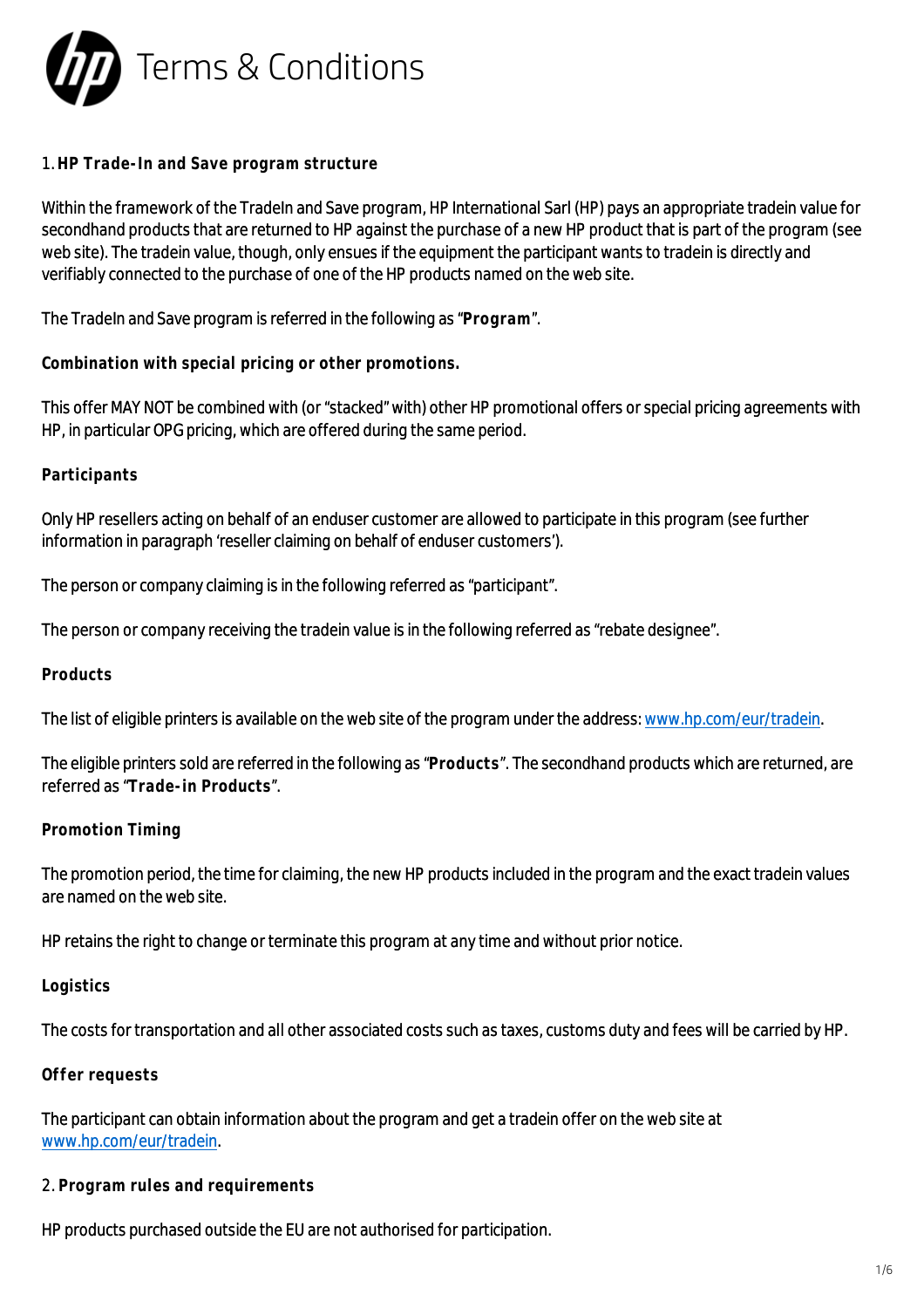

The participant can claim the tradein value only once for each new eligible HP product sold to endcustomer. The participant accepting these program terms and conditions must be the one making the tradein claim. The tradein value is transferred to the rebate designee as specified on the web by the participant.

The bank acccount details provided during registration and the bank account holder's address must match with the seller's address on the end customer invoice provided during registration. Payments can only be made within a valid bank account within the European Economic Area or Switzerland.

Only new HP products are allowed to take part in the program. Demonstration products as well as remarketing or used products are excluded from the program.

This is a oneforone and likeforlike product tradein only. The end customer must purchase one eligible HP product, and tradein one HP or nonHP product to qualify. The tradein product must be of the same category type as the purchased product.

Only mainland applications are valid.

# 3. **Program steps and timing**

Purchase an eligible HP product before 31/07/2022 and tradein an eligible tradein product of any brand in working condition.

Applications in the program to get the tradein value for the tradein product must be submitted no later than 45days after the date of purchase.

All incomplete claims will be automatically rejected. If incomplete, they must be completed and resubmitted to be processed. A claim is considered incomplete if it matches one or more of the following criteria:

- $\Box$  Any missing information requested on the claim form, for example: serial number of the new product(s) purchased,
- $\Box$  proof of purchase documents with valid purchase date and valid product(s).
- Reseller to provide Transfer of ownership documentation for return product (from end customer to Reseller).
- $\sqrt{v}$  Valid tradein product(s) not shipped within the 45 days limit.
- Reseller to provide Transfer of ownership documentation for return product (from end customer to Reseller).

# 4. **Trade-in agreement**

The participant can claim the tradein value via the program web site. By accepting the tradein agreement, the participant warrants that all tradein product(s) have been owned by the end customer for at least 6 months and has been used in the end customer's business.

The rebate designee must warrant that they hold legal title to the tradein product(s) (Transfer of ownership documentation), free of liens or security interest, his ownership is not subject to the rights of third parties and has the legal right to transfer the tradein product(s) to HP.

The rebate designee warrants that the tradein product is free of any restrictions or encumbrances, including thirdparty software which may not be transferred or for which royalties are due.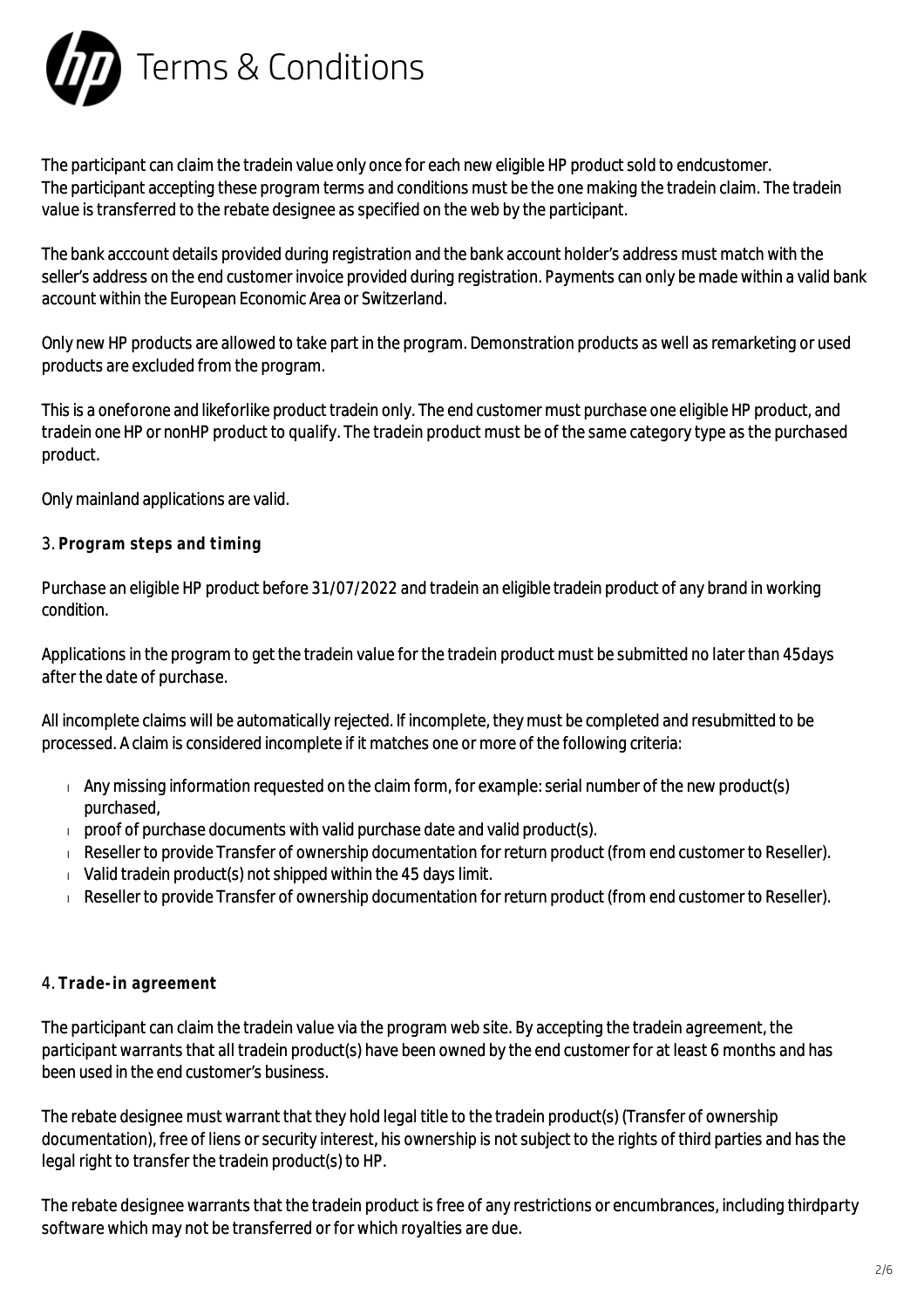

The tradein agreement between HP and the participant is achieved through the acceptance of the terms and conditions in the web registration.

Tradein agreements that contain false statements cannot be processed. HP reserves the right to delay payment, and / or review all claims that require investigation due to suspicious activity.

5. **Proof of sell of the new HP product**

The proof of purchase (e.g. enduser customer invoice) of the new HP product must be received within 45 days from the claim submission date. The claim will be cancelled if the proof of sell is not received.

The proof of sell of the new HP product must contain the following information:

- **Name and address of the enduser customer**
- $\blacksquare$  Name and address of the HP reseller, in accordance with the statement on the letterhead
- Model and serial number of the new HP product

A confirmation email with a claim number will be sent once the claim is submitted, with instructions on the next steps of the process. This email should be printed out and a record saved. The claim number must be referenced on all questions relating to this program.

In addition to the invoice for the sold product, HP reserves the right to request from the customer further evidence of sell and/or ownership (e.g. photo of the serial number label, barcodes,...)

### 6. **Terms and requirements for the trade-in products**

The trade-in values as indicated by HP only apply for trade-in products that are ready for operation. The trade-in product(s) must be returned complete, in good working condition and with all accessories belonging to it.

Before returning the product(s) to HP all data stored on the product must be deleted. After the return of the product(s) to HP, no recovery of data shall be possible. HP will not be liable for the loss of data saved on the product. HP will in no way be responsible for the risk if any undeleted data gets into the hands of a third party.

Trade-in products returned to HP must not be contaminated with biological, chemical or radioactive materials.

Printers being traded in must be capable of printing a test page. All accessories belonging to it e.g. ink and toner cartridges, must be included.

# 7. **Trade-In Value terms**

The trade-in value is paid by HP to the rebate designee. The payment will be made by electronic bank transfer within 45 days after receipt of the trade-in product at our test centre.

Payments can only be made within a valid bank account within the European Economic Area or Switzerland.

In the event of either incorrect payments made by HP (for example following a false or erroneous claim by the participant), then following not less than 28 days prior written notice from HP, the participant shall repay or reimburse any such incorrect payments. The customer agrees to hold HP free from the responsibility for any liability, claims,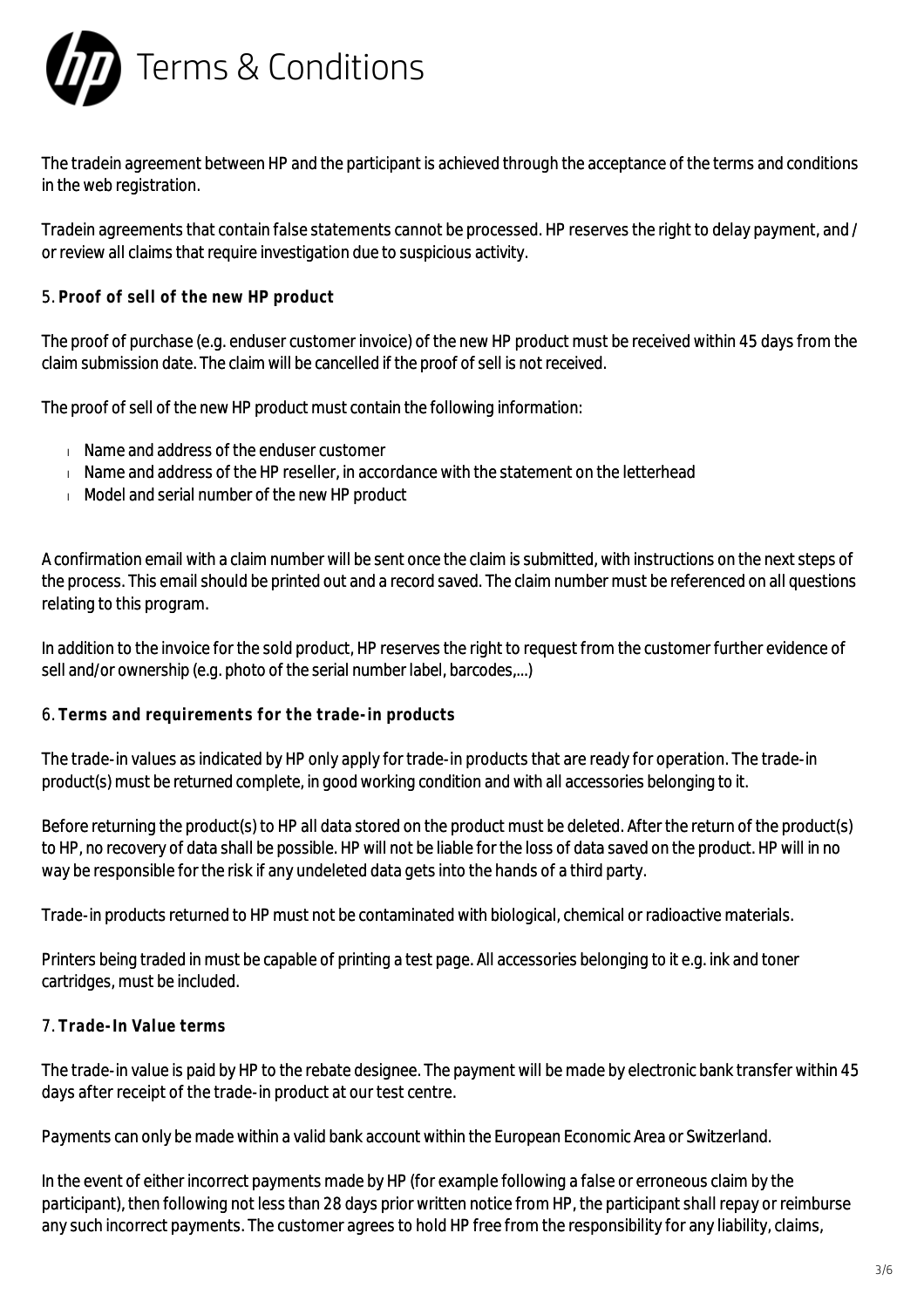

damages and tax liabilities that might arise in such circumstances.

# 8. **Logistics**

The tradein product(s) must be located in the country the participant is claiming the tradein value.

The participant is responsible for the deinstallation of the tradein product(s) and must properly prepare the tradein product(s) for shipment. HP will pay for shipping (use of the HP shipping label provided is required) and recycling of eligible tradein product(s).

To ensure receipt of the tradein product(s) above, it is very important to package the trade in product(s) properly according to the following packing instructions:

- $\Box$  The tradein product(s) should be packed in a sturdy cardboard box suitable for shipping.
- $\Box$  The shipping label provided by HP during web registration has to be attached to the outside of the package. To secure the label, clear shipping tape has to be used. It is important to attach the HP shipping label as it will be used for processing the application and the tradein product(s).
- $\Box$  Pick up from ground floor only.

HP is not responsible for paying for proper packaging to ship the tradein product(s).

The tradein product(s) to be collected must be packed ready for shipment and needs to be packed on pallets if its weight exceeds 75 kg. The tradein reference number must be clearly visible on the outside of the packaging. The shipping label must be attached in a way that it is easy to read and cannot be lost. The collection must be carried out from the entrance door on the ground floor.

On the agreed date, HP will dispatch a carrier to the address stated by the participant in the web registration. If it is not possible for the HP carrier to come on the agreed date, the carrier will contact the participant to agree a new date. If the tradein product(s) are not ready for pickup on the agreed date and the HP carrier has to come again on another day, the participant will be charged the incurred additional cost.

The period between acceptance of offer and actual pickup of the tradein product must not exceed 45 working days.

HP will only pickup the tradein product(s) within the respective national boundaries.

All ink cartridges must be removed from the printer(s) prior to shipping. They may be included in the same package as the tradein product(s), but they must be wrapped and bagged separately.

9. **Transfer of ownership and risk**

The ownership of the trade-in product will be transferred to HP upon handover of the product to the carrier.

The delivery of the trade-in product to HP's designated carrier shall be final and effective to transfer title of such product to HP's handling house free and clear of all liens and encumbrances.

10. **Non-return of trade-in product(s)**

Trade-in products defined in the web registration under the program must be handed over to HP to qualify. After collection, no trade-in product (including accessories) can be returned again to the participant. These goods remain the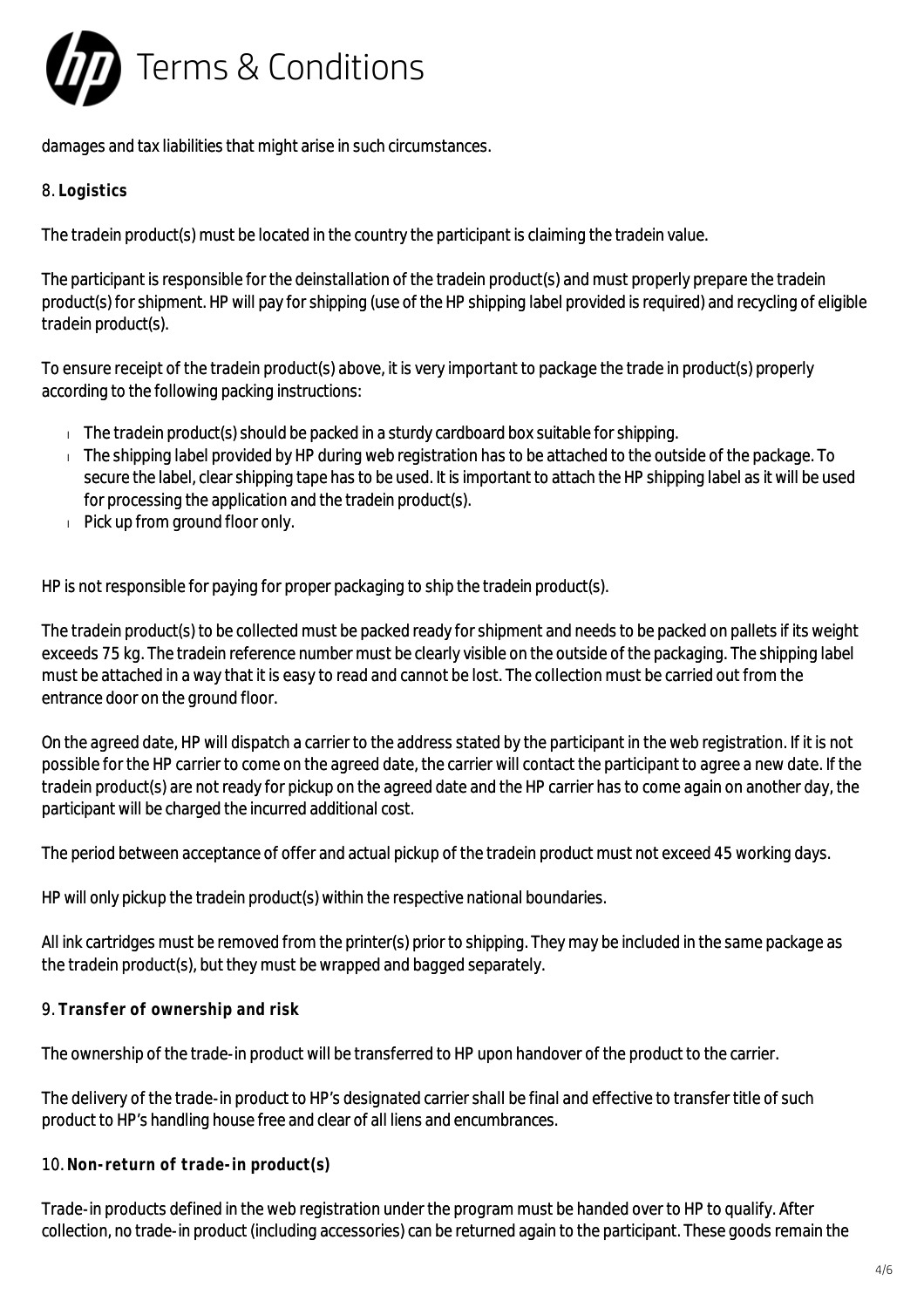

### property of HP.

## 11. **Returning an incorrect trade-in product**

If a trade-in product other than that stated in the web registration has been placed ready for collection and / or carried to the test centre, HP is entitled to charge the rebate designee the incurred costs for the return, in so far as the mistake was not obvious for HP.

### 12. **Non-compliance with the program terms**

The trade-in product(s) must match the details provided during the registration process. If they do not match, HP reserves the right not to pay any trade-in value or to debit the difference in trade-in value between the stated and actually received trade-in product where the trade-in value of the incorrect product is less.

#### 13. **Disposal**

HP warrants environmentally friendly disposal of trade-in products. The trade-in product is disposed within the EU and may not remain within the national boundaries within which the participant took part in the program.

#### 14. **Invoicing**

This program requires the acceptance of a self billing invoice by the rebate designee. To ensure consistent and valid invoicing, HP creates a proposed self billing invoice on behalf of the rebate designee and sends it to the rebate designee for acceptance. Once the proposed self billing invoice is accepted by the rebate designee HP will make the respective payment and issue a final corresponding invoice.

A failure to send a valid acceptance of the proposed self billing invoice will result in the rebate designee claim being rejected and invalidates the rebate designee's participation in the program.

Should the rebate designee need to create an additional invoice for tax or accounting reasons, the rebate designee has to consider the following requirements:

- An invoice for tax or accounting reasons can only be completed where the order number is on the invoice. HP cannot assign or process the invoice without an order number. The invoice will be balanced within automatic payment system of HP. There is no relation between the order number of HP and invoice number of participant.
- $\Box$  The invoice has to be sent with the following letterhead address:

**HP International Sarl** 150 Route du Nant d'Avril 1217 Meyrin 2 Geneva Switzerland VAT Reg.No. IE3344022JH

to the following address:

**HP International Sarl** c/o TechProtect GmbH Promotion Services